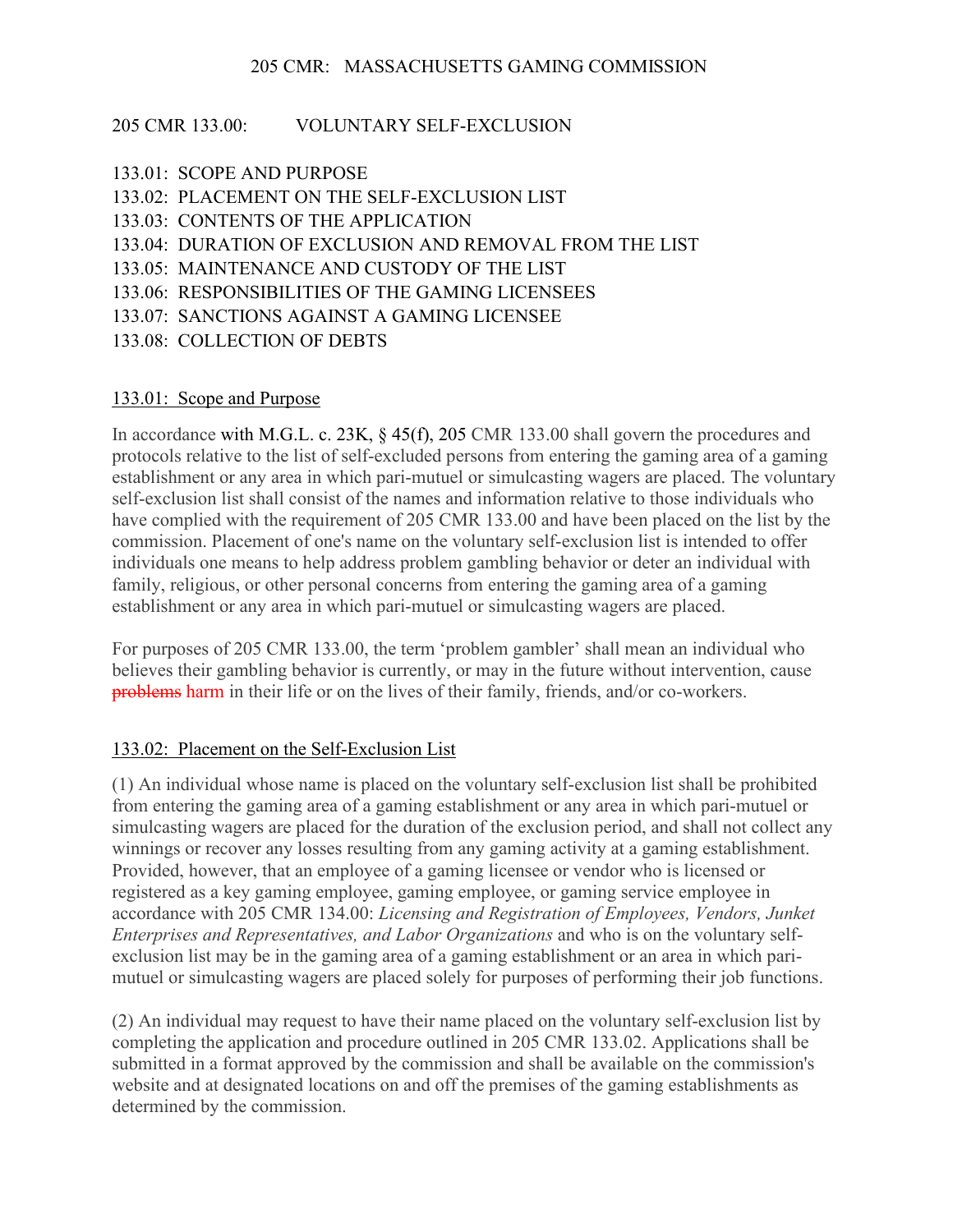(3) An application for placement on the voluntary self-exclusion list may only be accepted, and an intake performed, by an available designated agent. An individual may only become a designated agent by successfully completing a course of training approved and administered by the commission or its designee. The course of training shall include, at a minimum, instruction on completion of the application, instruction on maintaining confidentiality of personal protected information, information relative to problem gambling and resources, and an understanding of 205 CMR 133.00. A designated agent is any individual authorized by the commission for the purpose of administering the voluntary self-exclusion program including, but not limited to, a GameSense advisor; a health or mental health professional; or an employee of a gaming licensee, the commission, or other government entity. The commission may refuse to offer training to any individual whose service as a designated agent it determines would be contrary to the aims of 205 CMR 133.00.

(4) Upon submission of an application, a designated agent shall review with the applicant the contents and statements contained in the application, as provided by [205 CMR 133.03.](https://1.next.westlaw.com/Link/Document/FullText?findType=L&pubNum=1012167&cite=205MADC133.03&originatingDoc=I525937206D4D11EB8D31AA79C4EA0F2B&refType=VP&originationContext=document&transitionType=DocumentItem&ppcid=e553c368c24f4eb4bf554239db1ea7f2&contextData=(sc.Category)) If the application is complete, the designated agent shall sign the application indicating that the review has been performed and the application has been accepted.

(5) A designated agent may not sign an application if (a) any required information is not provided or (b) they are of the belief that the applicant is not capable of understanding the responsibilities and consequences of being placed on the self-exclusion list.

(6) The designated agent Designated agents completing an electronic form of the approved application shall deliver electronically forward the signed application for voluntary selfexclusion to the commission immediately upon completion. Designated agents completing a paper form of the approved application shall forward the signed application for voluntary selfexclusion to the commission within 48 hours of immediately upon completion in a manner directed by the commission.

(7) Upon receipt of an application, the commission, or its designee, shall review it for completeness. If the application meets all requirements of 205 CMR 133.02 the application shall be approved and the individual's name shall be added to the voluntary self-exclusion list. If the application is incomplete, the commission, or its designee, may deny the application and make efforts to contact the applicant advising them of such.

(8) If the gaming licensee utilizes an internal management system to track individuals on the self-exclusion list, they shall update that system at least every 72 hours with names of individuals being added or removed from the self-exclusion list.

(9) The commission, or its designee, shall add to the list of voluntarily self-excluded persons the name of any individual provided from a gaming jurisdiction outside of Massachusetts, with which the commission has entered into an interstate compact, upon a determination that the individual voluntarily requested that their name be added to the list of the referring jurisdiction and that they were notified, either directly or by operation of law, that their name may be placed on similar lists in other jurisdictions.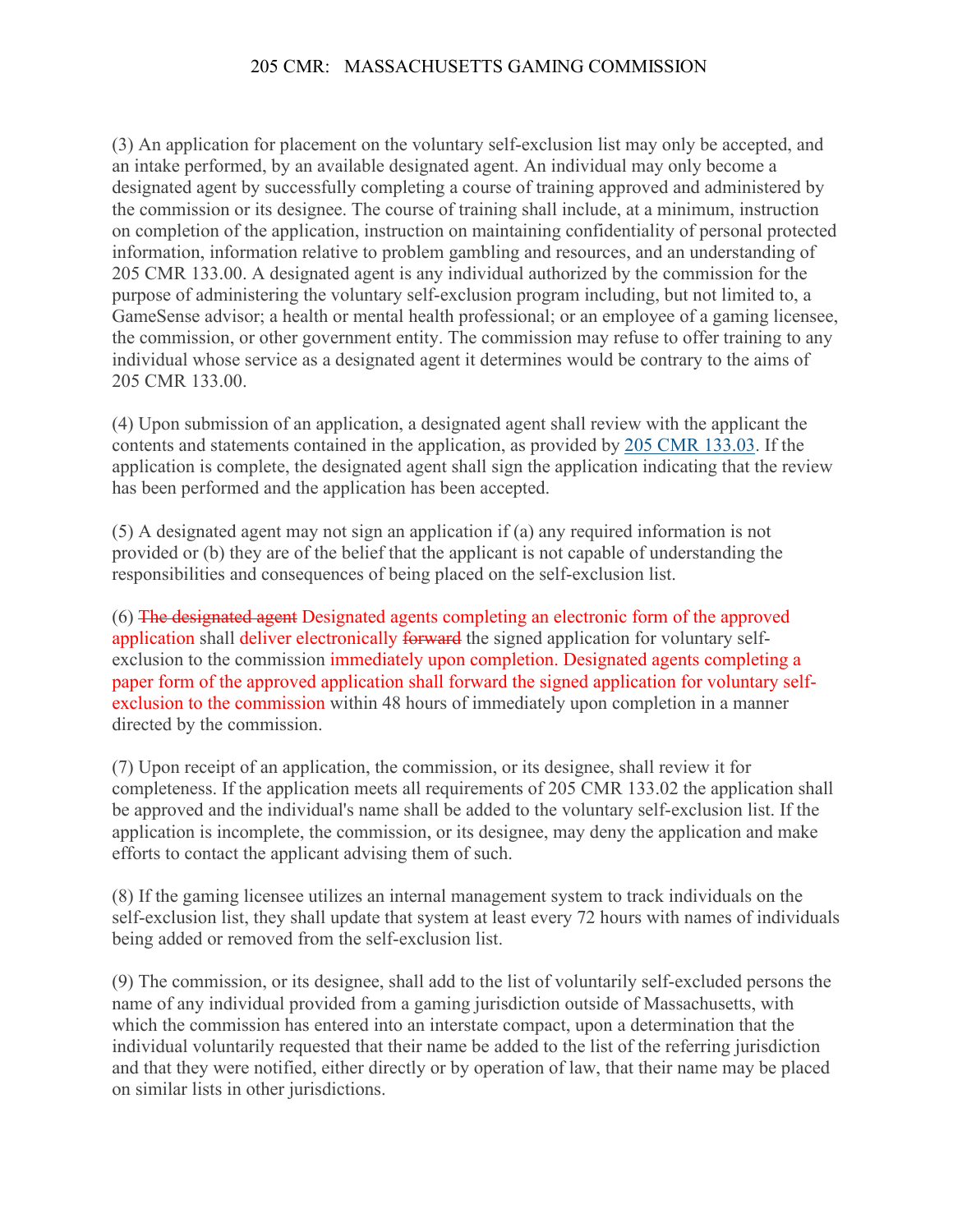(10) If the applicant has elected the services identified in [205 CMR 133.03\(8\),](https://1.next.westlaw.com/Link/Document/FullText?findType=L&pubNum=1012167&cite=205MADC133.03&originatingDoc=I525937206D4D11EB8D31AA79C4EA0F2B&refType=VP&originationContext=document&transitionType=DocumentItem&ppcid=e553c368c24f4eb4bf554239db1ea7f2&contextData=(sc.Category)) the commission, or its designee shall contact the designated coordinating organization for the provision of requested services.

### 133.03: Contents of the Application

The application for voluntary self-exclusion shall require provision of, at a minimum, the following content:

(1) Name, home address, email address or telephone number, date of birth, and last four digits of social security number of the applicant;

(2) A passport style photo of the applicant without headwear, unless worn daily for religious purposes and provided that the applicant's facial features are not obscured;

(3) A statement from the applicant that one or more of the following apply:

- (a) they identify as a problem gambler as defined in [205 CMR 133.01;](https://1.next.westlaw.com/Link/Document/FullText?findType=L&pubNum=1012167&cite=205MADC133.01&originatingDoc=I58AC05306D4D11EBBAD6E14588C11138&refType=VP&originationContext=document&transitionType=DocumentItem&ppcid=27162ae87e20459eafcddb16e50a5006&contextData=(sc.Document))
- (b) they feel that their gambling behavior is currently causing problems in their life or may, without intervention, cause problems in their life; or
- (c) there is some other reason why they wish to add their name to the list.

(4) Election of the duration of the exclusion in accordance with [205 CMR 133.04;](https://1.next.westlaw.com/Link/Document/FullText?findType=L&pubNum=1012167&cite=205MADC133.04&originatingDoc=I58AC05306D4D11EBBAD6E14588C11138&refType=VP&originationContext=document&transitionType=DocumentItem&ppcid=27162ae87e20459eafcddb16e50a5006&contextData=(sc.Document))

(5) An acknowledgement by the applicant that the individual will not enter the gaming area of a gaming establishment or any area in which pari-mutuel or simulcasting wagers are placed for the duration of the exclusion period (except as provided by [205 CMR 133.02\(1\)\)](https://1.next.westlaw.com/Link/Document/FullText?findType=L&pubNum=1012167&cite=205MADC133.02&originatingDoc=I58AC05306D4D11EBBAD6E14588C11138&refType=VP&originationContext=document&transitionType=DocumentItem&ppcid=27162ae87e20459eafcddb16e50a5006&contextData=(sc.Document)) and that it is their sole responsibility to refrain from doing so;

(6) An acknowledgment by the applicant that the individual shall not collect any winnings or recover any losses resulting from any gaming activity at a gaming establishment for the duration of the exclusion period;

(7) An acknowledgment by the applicant that he or she will forfeit all rewards or points earned through a player reward card program;

(8) An offer by the commission or the designated agent completing the self-exclusion application to assist the applicant to access information about gambling disorders, self-guided help, peersupport, or counseling services with a clinician approved by the Massachusetts Department of Public Health or otherwise licensed or certified through a process or program approved recognized by the Commission;

(9) An acknowledgment of understanding by the applicant that by placing their name on the voluntary self-exclusion list the prohibitions identified in [205 CMR 133.02\(1\)](https://1.next.westlaw.com/Link/Document/FullText?findType=L&pubNum=1012167&cite=205MADC133.02&originatingDoc=I58AC05306D4D11EBBAD6E14588C11138&refType=VP&originationContext=document&transitionType=DocumentItem&ppcid=27162ae87e20459eafcddb16e50a5006&contextData=(sc.Document)) apply to all gaming establishments licensed by the commission in Massachusetts, any affiliates of the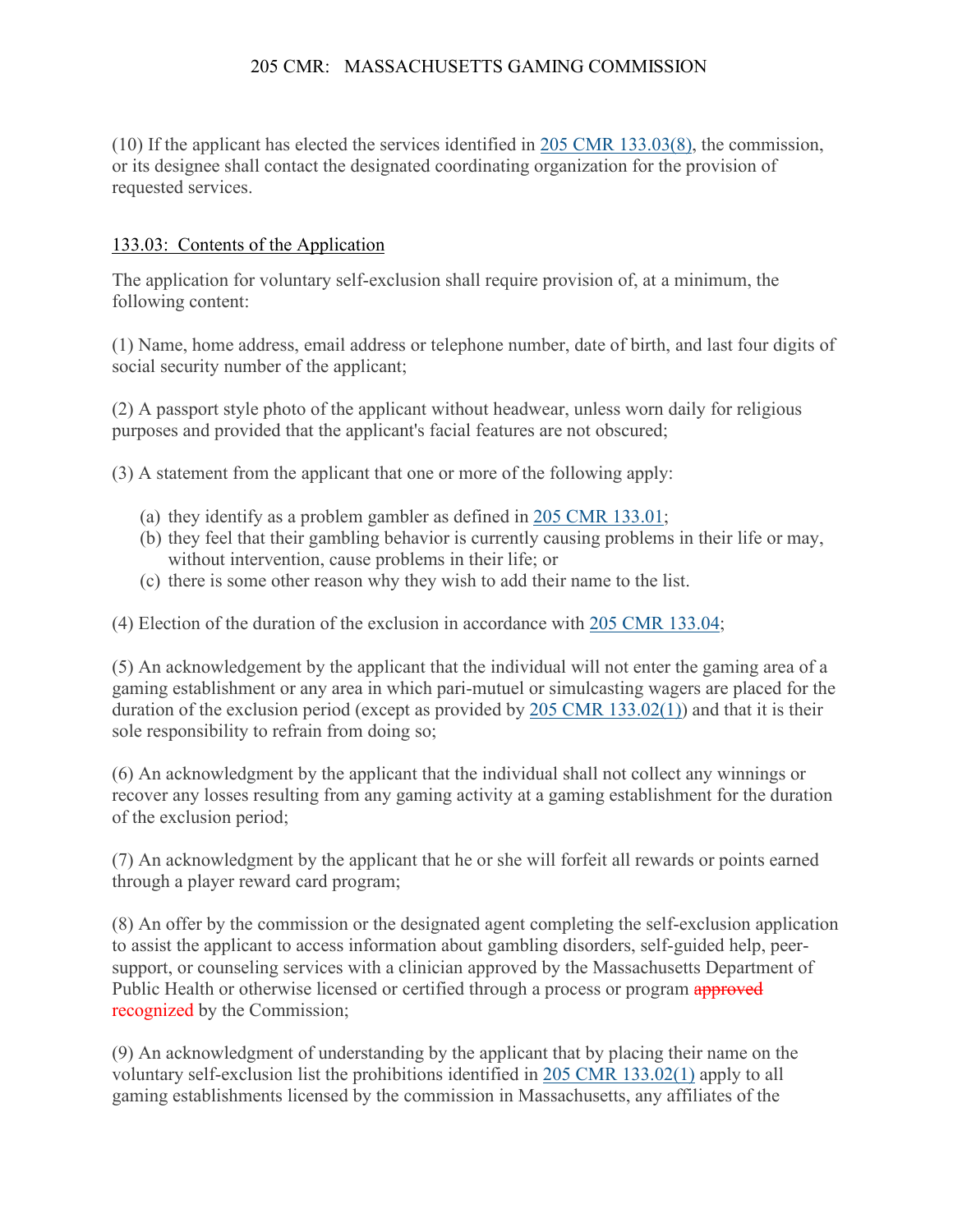gaming licensee, whether within Massachusetts or another jurisdiction, and that the commission may share the list with other domestic or international gaming jurisdictions resulting in placement on those lists and may share such portion of the list with designated agents as may be necessary for the purpose of administering the voluntary self-exclusion program;

(10) An acknowledgment by the applicant that he or she is submitting the application freely, knowingly, and voluntarily;

(11) A statement that the individual is not under the influence of a substance or suffering from a health or mental health condition that would impair their ability to make an informed decision;

(12) An acknowledgment by the applicant that if they violate their agreement to refrain from entering a gaming area of a gaming establishment or any area in which pari-mutuel or simulcasting wagers are placed during the exclusion period, the applicant shall notify the commission of such violation within 24 hours of their presence within the gaming area of the gaming establishment or any area in which pari-mutuel or simulcasting wagers are placed; and releasing the Commonwealth of Massachusetts, the commission, the licensee, and all affiliated employees from any claims associated with their breach of the agreement; and

(13) An acknowledgment by the applicant that once their name is placed on the self-exclusion list they may be refused entry and/or ejected from the gaming area of a gaming establishment by the gaming licensee, an agent of the commission, or law enforcement personnel.

# 133.04: Duration of Exclusion and Removal from the List

(1) As part of the request for voluntary self-exclusion, the individual must select the duration for which they wish to be voluntarily excluded. An individual may select any of the following time periods as a minimum length of exclusion:

- (a) One year;
- (b) Three years;
- (c) Five years; or
- (d) Lifetime (An individual may only select the lifetime duration if their name has previously appeared on the voluntary self-exclusion list for at least six months.)

(2) An individual on the Voluntary Self-exclusion list may not apply to decrease the duration of exclusion. An individual who is on the list may submit a request to increase the minimum length of exclusion.

(3) Upon expiration of the selected duration of exclusion, individuals may request that their name be removed from the list or petition for exclusion for a new duration. Individuals shall remain on the list after the expiration of the selected duration of exclusion until such time as they submit a petition for removal in accordance with 205 CMR 133.04(4) and it is approved by the commission or its designee.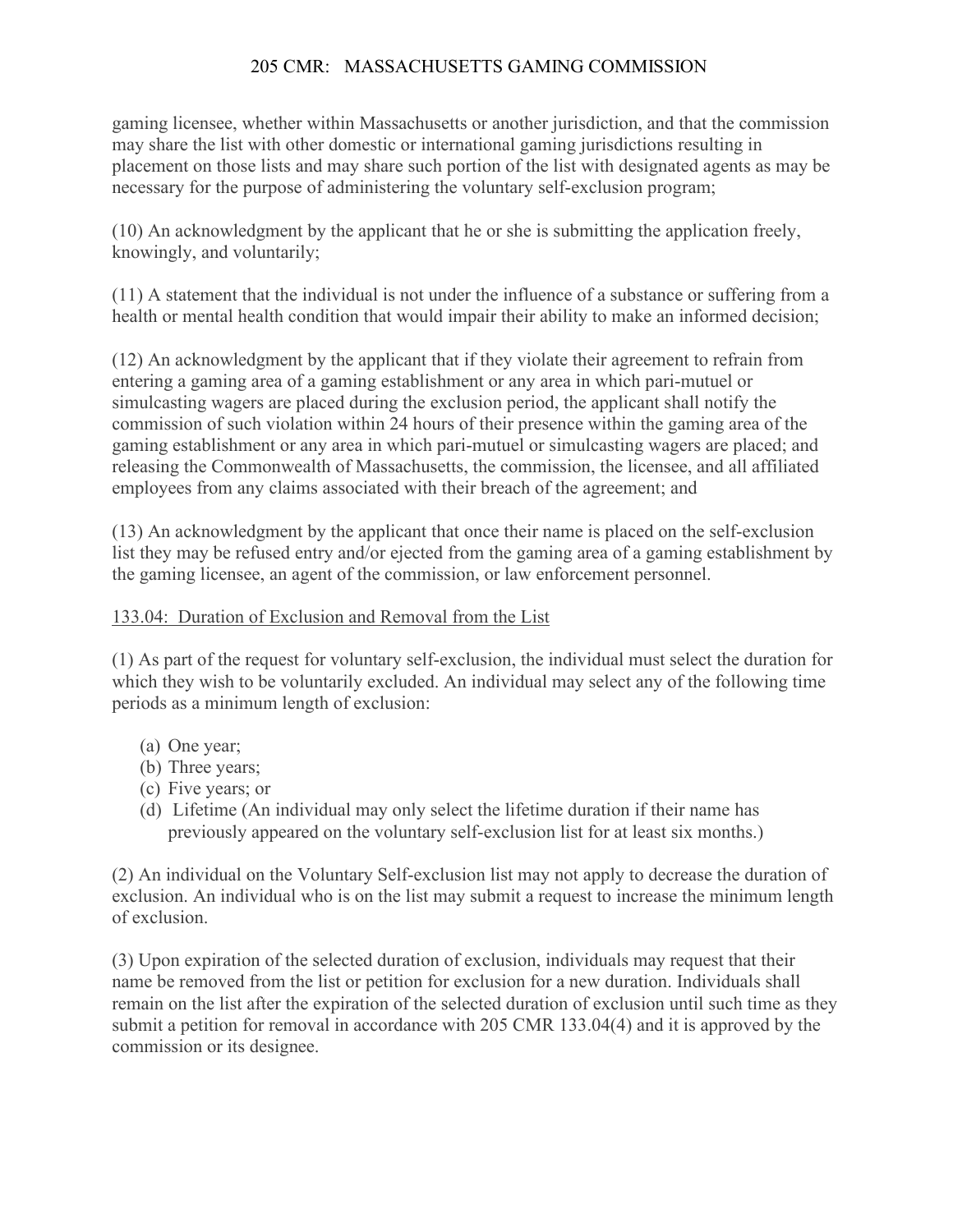(4) At any time after the expiration of the selected duration of exclusion, an individual may request that their name be removed from the Voluntary Self-exclusion list by submitting a petition for removal to a designated agent. The petition shall include confirmation from a designated agent that the individual completed a reinstatement session in accordance with 205 CMR 133.04(5). Any petition for removal received by a designated agent prior to the expiration of the duration of the selected exclusion period shall be denied.

The commission shall approve a completed petition for removal. An individual who has selected a lifetime duration in accordance with 205 CMR 133.04(1)(e) may not submit a petition for removal of their name from the list. An incomplete application, including one that fails to demonstrate completion of a reinstatement session in accordance with 205 CMR 133.04(5), shall be denied until such time as the application is completed.

(5) To be eligible for removal from the Voluntary Self-exclusion list, the petitioner shall participate in a reinstatement session with a designated agent. The reinstatement session shall include a review of the risks and responsibilities of gambling, budget setting and a review of problem gambling resources should the petitioner wish to seek them. Upon completion of the reinstatement session, the designated agent shall sign the individual's petition for removal from the list attesting to the fact that the reinstatement session was conducted.

(6) Upon approval of a petition for removal from the Voluntary Self-exclusion list, a written notice of removal from the list shall be forwarded by the commission, or its designee, to each gaming licensee. The petitioner shall be deemed to be removed from the Voluntary Selfexclusion list immediately upon completion of the reinstatement session, at which point the petitioner shall be given a receipt verifying said completion and confirming their removal from the Voluntary Self-exclusion list. A petitioner may be asked to present said confirmation of Voluntary Self-exclusion list removal receipt while gaming for seven days following their reinstatement. Failure to do so may result in administrative difficulties in confirming Voluntary Self-exclusion status during that time-period. The designated agent shall submit an electronic verification to the commission that the petitioner has completed a reinstatement session.

(7) If a petitioner does not meet the eligibility requirements for removal from the list provided in 205 CMR 133.04(4), the petition shall be denied. The petitioner shall be notified of the denial by email or first class mail to the email address or home address provided by the petitioner in the petition. In the event of a denial of a petition, the individual shall remain on the Voluntary Selfexclusion list until such time as the eligibility requirements have been satisfied.

(8) An individual whose name has been removed from the Voluntary Self-exclusion list may reapply for placement on the list at any time by submitting an application in accordance with 205 [CMR 133.02.](https://1.next.westlaw.com/Link/Document/FullText?findType=L&pubNum=1012167&cite=205MADC133.02&originatingDoc=IDB485290A66111EA8981875C7C0D3914&refType=VP&originationContext=document&transitionType=DocumentItem&ppcid=56f8b135a63a4297b0fd9c88d733ea2c&contextData=(sc.Document))

(9) An individual whose name was added to the Voluntary Self-exclusion list in Massachusetts in accordance with [205 CMR 133.02\(9\)](https://1.next.westlaw.com/Link/Document/FullText?findType=L&pubNum=1012167&cite=205MADC133.02&originatingDoc=IDB485290A66111EA8981875C7C0D3914&refType=VP&originationContext=document&transitionType=DocumentItem&ppcid=56f8b135a63a4297b0fd9c88d733ea2c&contextData=(sc.Document)) shall be removed from the list notwithstanding 205 CMR 133.04(4) through (6) upon receipt of written notice from the referring jurisdiction that the individual's name has been removed from that jurisdiction's list.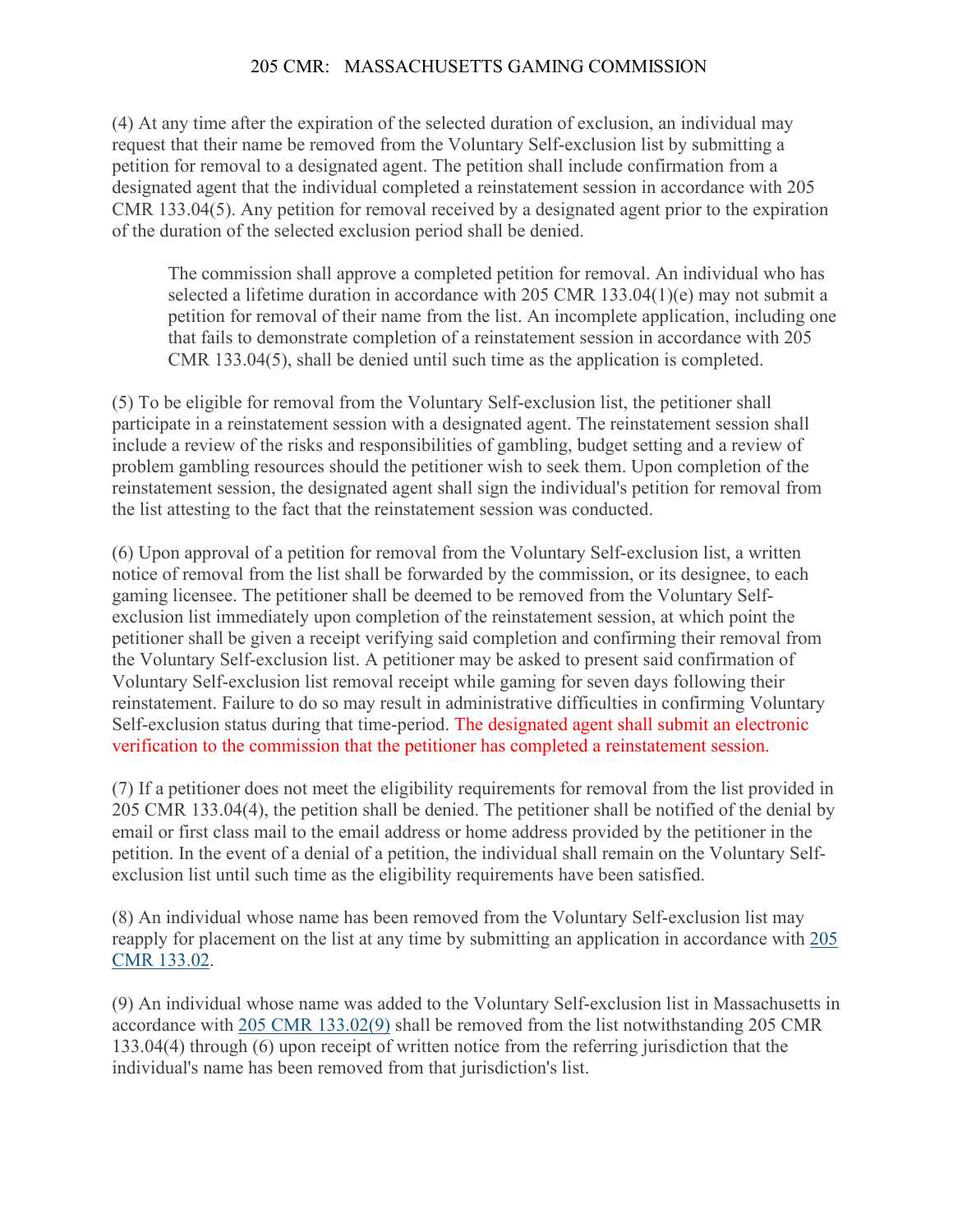## 133.05: Maintenance and Custody of the List

(1) The commission shall maintain an up-to-date database of the Voluntary Self-exclusion list. Gaming licensees shall be afforded a minimum of five licenses to access to the Voluntary Selfexclusion list. The Voluntary Self-exclusion list may only be accessed by individuals Persons afforded a license are authorized by the commission for the purpose of administering the voluntary self-exclusion program. This shall include positions identified in accordance with the gaming licensee's approved system of internal controls in accordance with 205 CMR 133.00. All information contained in approved applications for voluntary exclusion may be disclosed to a gaming licensee.

(2) The list of Voluntary Self-exclusion is exempt from disclosure under M.G.L. c. 66 and shall not be publicly disclosed by a gaming licensee. However, a gaming licensee may share the list with its affiliates in other jurisdictions for the purpose of assisting in the proper administration of responsible gaming programs operated by affiliated gaming establishments. Additionally, a gaming licensee shall include the names and contact information of individuals on the Voluntary Self-exclusion list in its aggregated no marketing list to be shared with junket enterprises and junket representatives in accordance with [205 CMR 134.06\(5\)\(b\)](https://1.next.westlaw.com/Link/Document/FullText?findType=L&pubNum=1012167&cite=205MADC134.06&originatingDoc=I521AF5A06D4D11EB83B2D727974B075E&refType=VP&originationContext=document&transitionType=DocumentItem&ppcid=3bdcfc8126184014913601b9d6b420e5&contextData=(sc.Document)) for the purpose of effectuating the intent of the Voluntary Self-exclusion program. Such disclosure shall not be a violation of [M.G.L. c. 23K, § 45.](https://1.next.westlaw.com/Link/Document/FullText?findType=L&pubNum=1000042&cite=MAST23KS45&originatingDoc=I521AF5A06D4D11EB83B2D727974B075E&refType=LQ&originationContext=document&transitionType=DocumentItem&ppcid=3bdcfc8126184014913601b9d6b420e5&contextData=(sc.Document))

(3) The commission may disclose de-identified information from the Self-exclusion list to one or more research entities selected by the commission for the purpose of evaluating the effectiveness and ensuring the proper administration of the Self-exclusion process.

## 133.06: Responsibilities of the Gaming Licensees

A gaming licensee shall have the following responsibilities relative to the administration of the Voluntary Self-exclusion list:

(1) A gaming licensee shall eject from or refuse entry into the gaming area of a gaming establishment or any area in which pari-mutuel or simulcasting wagers are placed any individual whose name appears on the Voluntary Self-exclusion list;

(2) A gaming licensee shall promptly notify the commission, or its designee, if an individual on the Voluntary Self-exclusion list is found in the gaming area of a gaming establishment or any area in which pari-mutuel or simulcasting wagers are placed;

(3) A gaming licensee shall not market to individuals on the Voluntary Self-exclusion list;

(4) A gaming licensee shall deny access to complimentary services or items, check cashing privileges, player reward programs, and other similar benefits to persons on the list;

(5) Individuals on the Voluntary Self-exclusion list shall not be permitted to participate in a cashless wagering system. A gaming licensee shall take steps to ensure that it denies entry into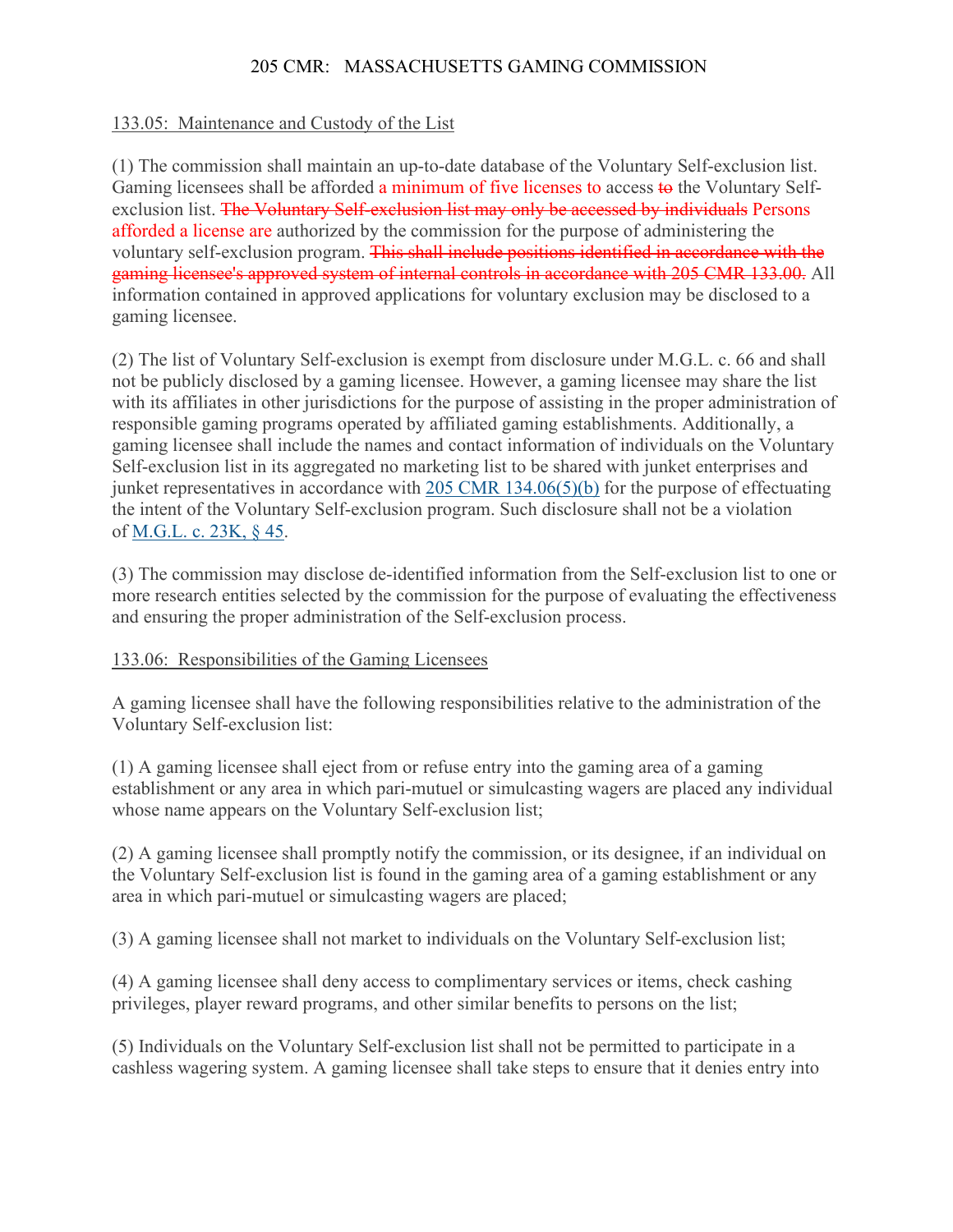and terminates all access and privileges associated with its cashless wagering program to individuals on the voluntary list of self-excluded persons;

(6) A gaming licensee shall not extend credit to an individual on the Voluntary Self-exclusion list;

(7)(a) A gaming licensee shall not pay any winnings derived from gaming to an individual who is prohibited from gaming in a gaming establishment by virtue of having placed their name on the Voluntary Self-exclusion list in accordance with 205 CMR 133.00. Winnings derived from gaming shall include, but not be limited to, such things as proceeds derived from play on a slot machine/electronic gaming device and a wager, or series of wagers, placed at a table game. Where reasonably possible, the gaming licensee shall confiscate from the individual in a lawful manner, or shall notify a commission agent who shall confiscate, or shall refuse to pay any such winnings derived from gaming or any money or thing of value that the individual has converted or attempted to convert into a wagering instrument whether actually wagered or not. A wagering instrument shall include, but not be limited to, chips, tokens, prizes, non-complimentary pay vouchers, electronic credits on a slot machine/electronic gaming device, and vouchers representing electronic credits/TITO slips. The monetary value of the confiscated winnings and/or wagering instrument shall be paid to the commission for deposit into the Gaming Revenue Fund within 45 days;

(b) If an individual wishes to contest the forfeiture of winnings or things of value, the individual may request a hearing in writing with the commission within 15 days of the date of the forfeiture. The request shall identify the reason why the winnings or things of value should not be forfeited. A hearing shall be conducted in accordance with 205 CMR 101.00: *M.G.L. c. 23K Adjudicatory Proceedings* to determine whether the subject funds were properly forfeited in accordance with 205 CMR 133.06(7)(a); and

(8) In cooperation with the commission, and where reasonably possible, the gaming licensee shall determine the amount wagered and lost by an individual who is prohibited from gaming. The monetary value of the losses shall be paid to the commission for deposit into the Gaming Revenue Fund within 45 days.

(9) A gaming licensee shall submit a written policy for compliance with the Voluntary Selfexclusion program for commission approval at least 60 days before the gaming establishment opening. The commission shall review the plan for compliance with 205 CMR 133.00. If approved, the plan shall be implemented and followed by the gaming licensee. The plan for compliance with the Voluntary Self-exclusion program shall include, at a minimum, procedures to:

- (a) Prevent employees from permitting an individual on the voluntary exclusion list from engaging in gambling activities at the gaming establishment;
- (b) Identify and remove self-excluded individuals from the gaming area of a gaming establishment or any area in which pari-mutuel or simulcasting wagers are placed;
- (c) Remove individuals on the Self-exclusion list from marketing lists and refrain from sending or transmitting to them any advertisement, promotion, or other direct marketing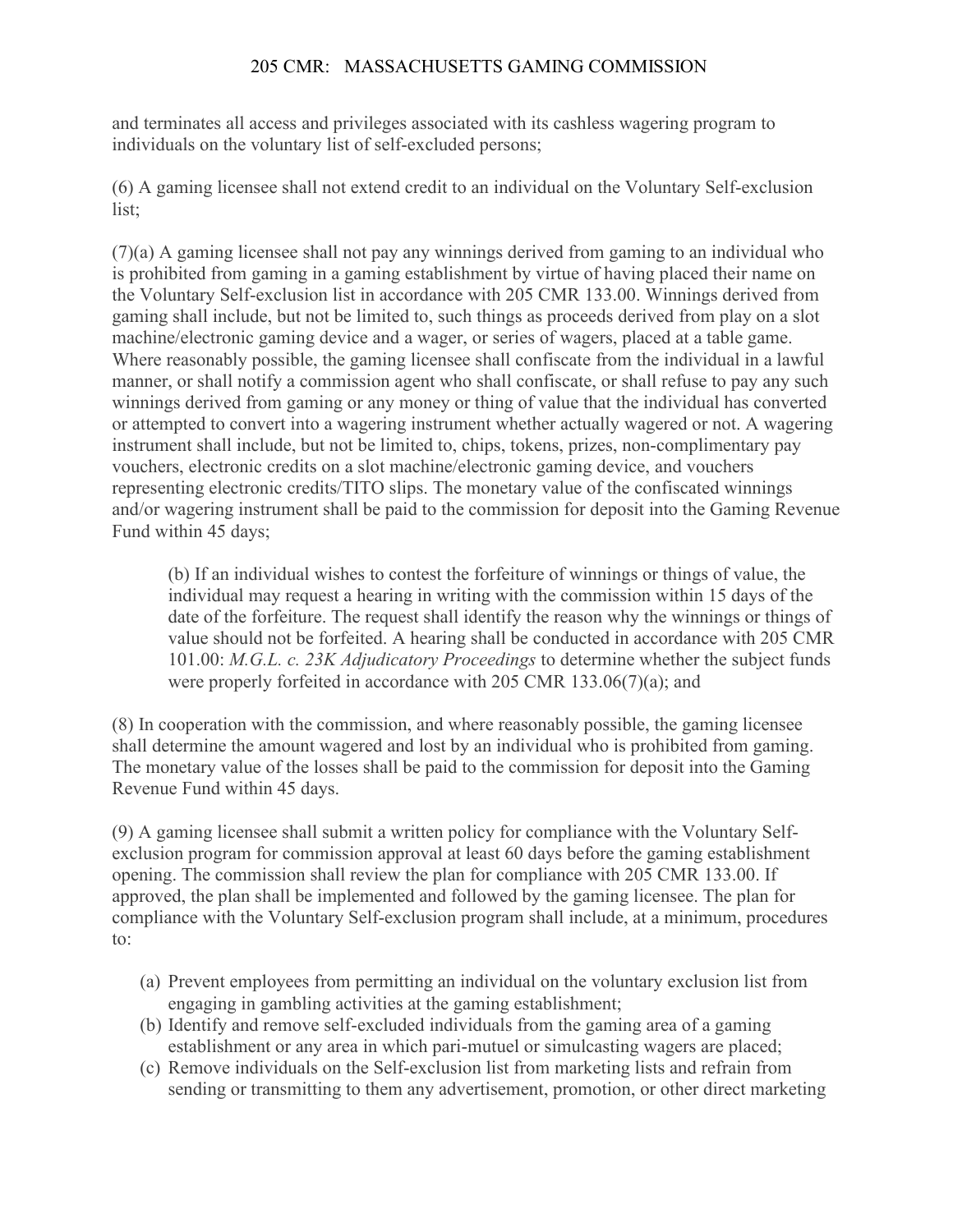mailing from the gaming establishment more than 30 days after receiving notice from commission that the individual has been placed on the Voluntary Self-exclusion list;

- (d) Prevent an individual on the voluntary self-exclusion list from having access to credit, cashless wagering program access, or from receiving complimentary services, checkcashing services, junket participation and other benefits from the gaming establishment;
- (e) Ensure the confidentiality of the identity and personal information of the voluntarily selfexcluded individual;
- (f) Training of employees relative to the Voluntary Self-exclusion program to be provided in conjunction with its problem gambling training program.

(10) A gaming licensee shall notify the commission within ten days if an employee or agent fails to exclude or eject from its premises any individual on the list of self-excluded persons, or otherwise fails to perform a responsibility of the gaming establishment identified in 205 CMR 133.06, including any provision of its approved written policy for compliance with the voluntary self-exclusion program.

# 133.07: Sanctions Against a Gaming Licensee

(1) Grounds for Action. A gaming license may be conditioned, suspended, or revoked, and/or the gaming licensee assessed a civil administrative penalty if it is determined that a gaming licensee has:

- (a) knowingly or recklessly failed to exclude or eject from its premises any individual placed on the list of Self-excluded persons. Provided, it shall not be deemed a knowing or reckless failure if an individual on the Voluntary Self-exclusion list shielded their identity or otherwise attempted to avoid identification while present at a gaming establishment; or
- (b) failed to abide by any provision of 205 CMR 133.00, [M.G.L. c. 23K, § 45,](https://1.next.westlaw.com/Link/Document/FullText?findType=L&pubNum=1000042&cite=MAST23KS45&originatingDoc=I345F8C7BCBED4863802F026CD2696705&refType=LQ&originationContext=document&transitionType=DocumentItem&ppcid=220244c8fa5d41f6925cc712cf219be9&contextData=(sc.Document)) the gaming licensee's approved written policy for compliance with the Voluntary self-exclusion program pursuant to [205 CMR 133.06\(9\),](https://1.next.westlaw.com/Link/Document/FullText?findType=L&pubNum=1012167&cite=205MADC133.06&originatingDoc=I345F8C7BCBED4863802F026CD2696705&refType=VP&originationContext=document&transitionType=DocumentItem&ppcid=220244c8fa5d41f6925cc712cf219be9&contextData=(sc.Document)) or any law related to the Voluntary Selfexclusion of patrons in a gaming establishment. Provided, a gaming licensee shall be deemed to have marketed to an individual on the self-exclusion list only if marketing materials are sent directly to an address, email address, telephone number, or other contact identified by the individual on their application.

(2) Finding and Decision. If the bureau finds that a gaming licensee has violated a provision of 205 CMR 133.07(1), it may issue a written notice of decision recommending that the commission suspend, revoke, and or condition said gaming licensee. Either in conjunction with or in *lieu* of such a recommendation, the bureau may issue a written notice assessing a civil administrative penalty upon said licensee. Such notices shall be provided in writing and contain a factual basis and the reasoning in support the decision, including citation to the applicable statute(s) or regulation(s) that supports the decision.

(3) Civil Administrative Penalties. The bureau may assess a civil administrative penalty on a gaming licensee in accordance with M.G.L. c. [23K, § 36](https://1.next.westlaw.com/Link/Document/FullText?findType=L&pubNum=1000042&cite=MAST23KS36&originatingDoc=I345F8C7BCBED4863802F026CD2696705&refType=LQ&originationContext=document&transitionType=DocumentItem&ppcid=220244c8fa5d41f6925cc712cf219be9&contextData=(sc.Document)) for a violation of 205 CMR 133.07(1).

(4) Review of Decision. A recommendation made by the bureau to the commission that a gaming license be suspended or revoked shall proceed directly to the commission for review in